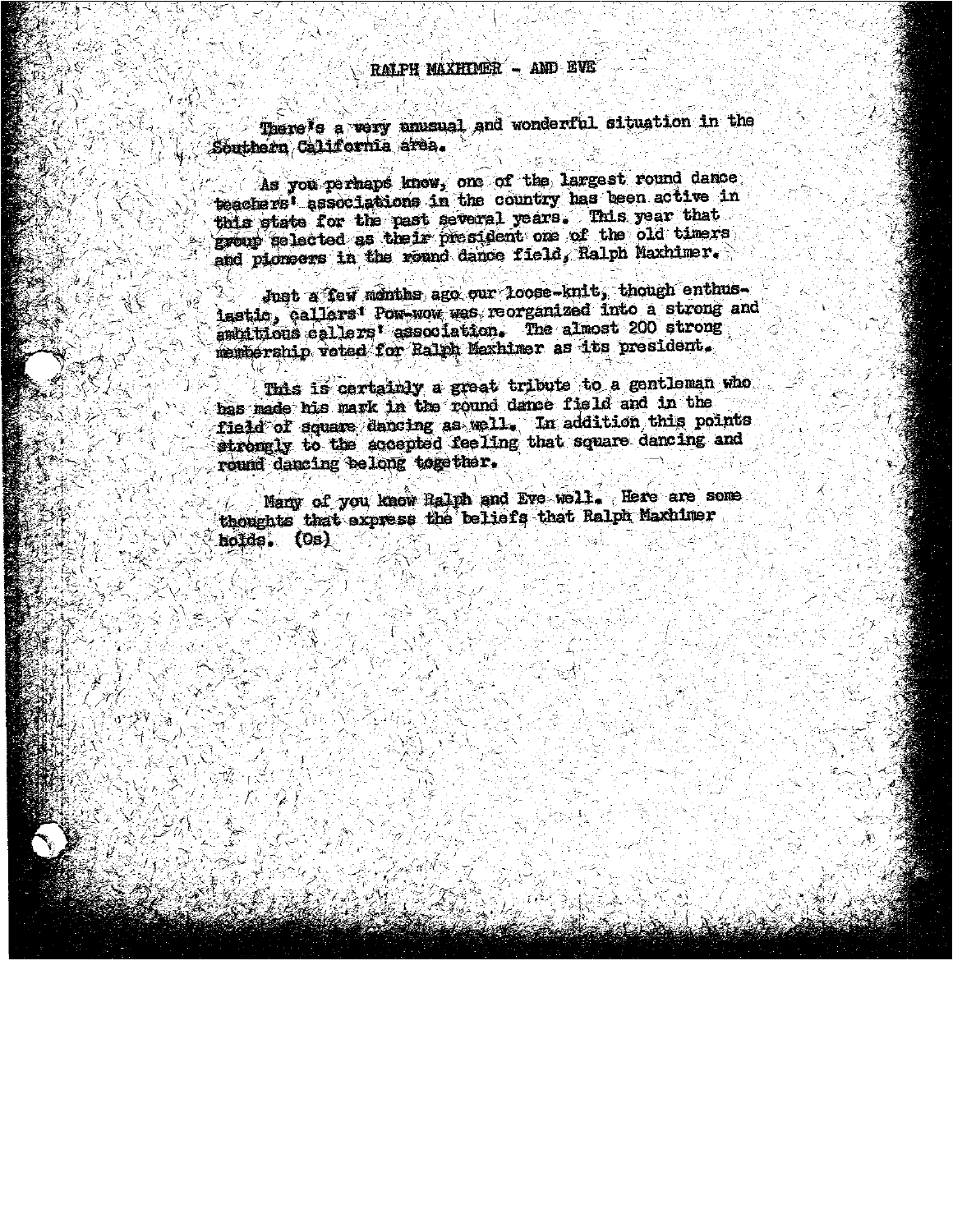I BELIEVE:

That Square Dancing could become the Highest Common Denominator of American Recreation.

What this country needs is not a good  $5\phi$  cigar but an awareness of the many, many values of Square Dancing. Even though hundreds of thousands are now dancing we still are not reaching the multitudes who are being deprived of becoming happier people because of Square Dancing.

The above-mentioned values are multifold and will find expression in accord with the individual's needs. For the Meek, Square Dancing offers a pleasantly inconspicuous ingress to having fun while making those little old mistakes right along with the other fellow. For the Brazen, Square Dancing offers the opportunity for self-expression through cooperation and consideration of the other fellow. For just Ordinary Folks, Square Dancing establishes a social/relation vehicle which far surpasses any other co/recreational activity.

The term co/recreation is becoming increasingly important in today's trend toward the busy husband doing one thing, his wife doing another and his children still another. Far too few participant types of recreational activities are being offered and encouraged which attract the entire family and thereby give them this thing we call the Highest Common Denominator of social relations at the family  $level.$ 

We emphasize participant because we the people of these United States need to participate more and more. With today's highly organized professional sports program we are fast becoming a Nation of sitters. Such a program allows a relatively few well paid professionals with above average skills to entertain thousands and thousands of us amateurs. Television, radio, the theater and other art forms also contribute to this incentive to sit, sit, sit. (If people don't stop sitting down so much they're all going to look like Osgood.) A certain amount of this passive form of recreation is fine and dandy, in fact, in some instances even educational, but it can be over-done to the point of monopolizing all of your free time. If you do not know what free time is you will never find out while here at Asilomar, believe you me.

If it were made possible for recreational agencies at the city, county, state and federal levels to approximate the above-mentioned program these United States could enjoy the epitome of social relations through Square Dancing. A potential objective for our National Square Dance Convention Board of Directors might be in such a direction. As they progress from area to area calling attention of the local agencies to the many fine virtues associated with Square Dancing, as exemplified by its excellently disciplined participants, perhaps an opportunity will occur for them to incite the enactment of some measure of legislation which would assist in promoting such a program. The federal government exists because of the states. The state exists because of the counties. The county exists because of the cities. The city exists because of the communities. There is where Square Dancing belongs - at the Community level. There, through Square Dancing, people living in the same block may become neighbors; people attending the same church may find yet another avenue of association; people having children in the same school are given the opportunity to extend intra-family relations; employers find an answer to employer/employee and employee/employee relations; service organizations recognize the opportunity to sponsor such worth-while community projects as Community Chest, March of Dimes and many, many others. The potential betterment of a community through Square Dancing is unlimited. All it needs is the foresight and guidance of interested people like yourselves.